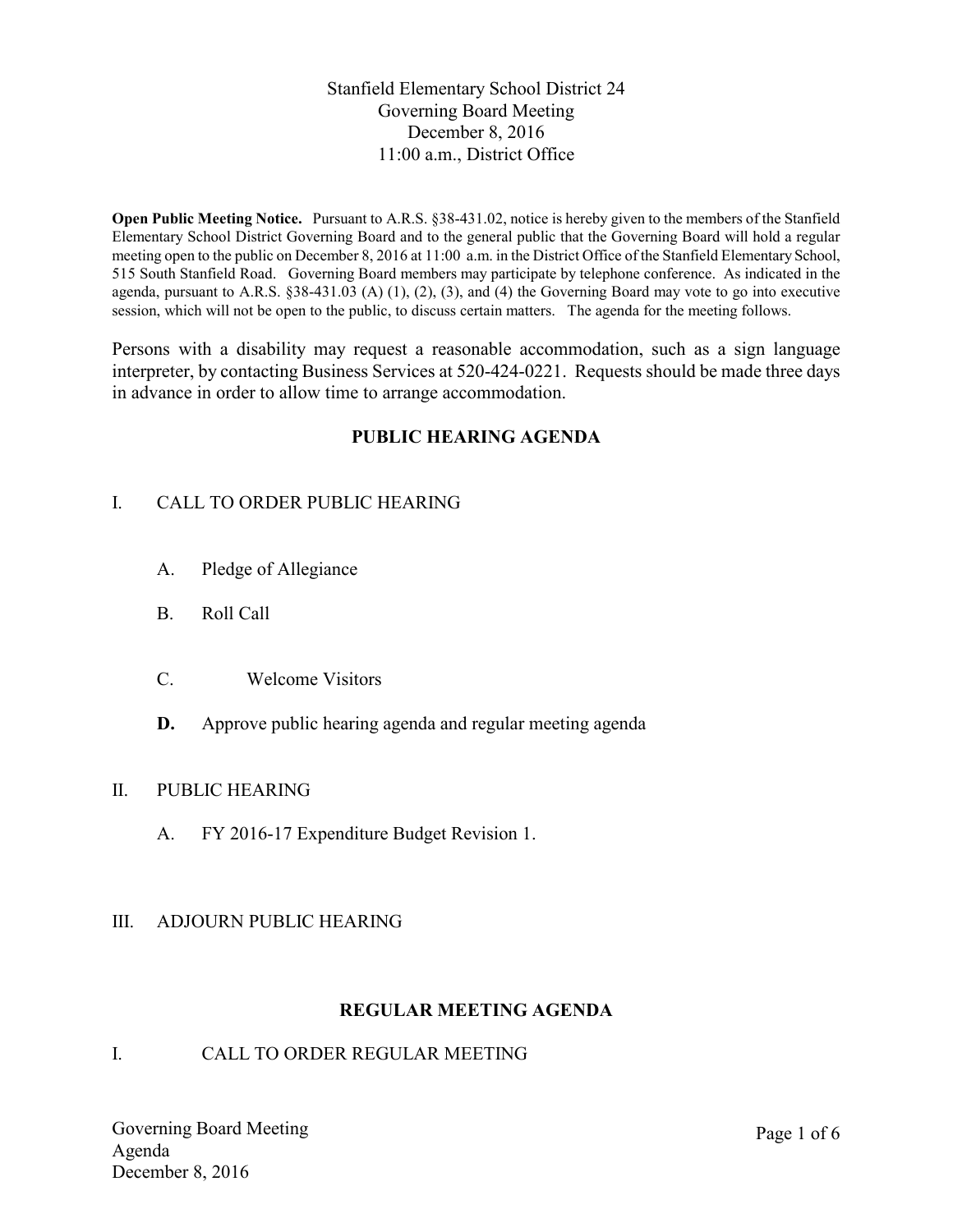### II. FY 2016-17 EXPENDITURE BUDGET

- A. Adopt the proposed FY 2016-17 Expenditure Budget Revision 1.
- B. Authorize FY 2016-17 expenditures to exceed Program, Function, and Object section budgets.

### III. CALL TO THE PUBLIC

Guidance for Public Participation in Board Meetings is provided in Policy BEDH. The President may recognize individuals wishing to address the Board under Call to the Public or under the item on the Agenda they wish to address. Each individual will be allowed five minutes unless additional time was requested and granted in advance by the Superintendent or President. ARS 38-432.02(H) provides that Board members shall not respond to comments unless the item is on the agenda.

The Board shall not hear personal complaints against school personnel or a person connected with the district. A procedure is provided by the Board for disposition of legitimate complaints in Policies KL, KB and KLD.

# LLAMADA AL PÚBLICO

La póliza BEDH, provee una guía publica para participar en juntas de la Mesa Directiva. El presidente de la Mesa Directiva puede reconocer a los individuos que desean dirigirse a la mesa bajo llamada al público o bajo el artículo en la agenda que desean tratar. A cada individuo se le otorgaran cinco minutos de tiempo, a menos que el Presidente o Superintendente le hayan concedido tiempo adicional por adelantado. La Póliza ARS 38- 432.02 dice que ningún miembro de la mesa responderá a ningún tipo de comentarios de temas que no estén en la agenda.

La mesa no oirá quejas personales en contra de personal de la escuela o personas que tengan alguna conexión con el Distrito. Para este tipo de quejas la mesa provee otro tipo de procedimientos para la disposición de quejas legítimas las cuales se encuentran en las siguientes Pólizas KL, KB, y KLD.

# IV. APPROVAL OF MINUTES

Approve the November 10, 2016 regular governing board meeting minutes.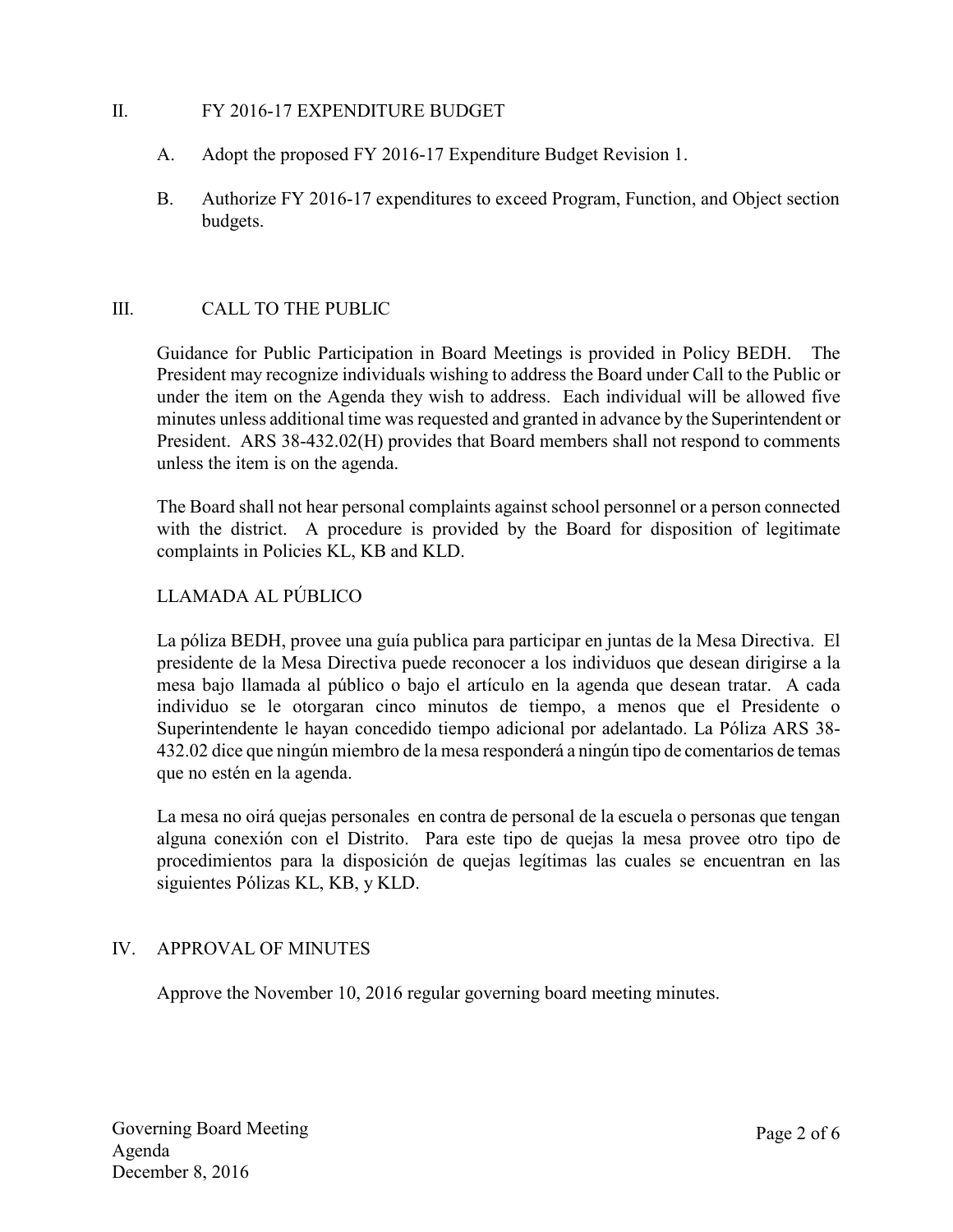# V. AWARDS AND RECOGNITIONS, SWEARING IN

- A. Students of the Month
- B. Employees of the Month
- C. Swearing in of Governing Board Members

### VI. REPORTS

- A. Superintendent's Report
	- 1. Override Election results
	- 2. Winter break activities
- B. November Public Funds Expenditure Reports (Pages 1 4)
- C. November Student Activities Report (Page 5)
- D. Principal's Report (Page 6)
- E. Operations Support Services Reports (Pages 7 9)
	- 1. Maintenance
	- 2. Transportation
	- 3. Technology

### VII. NEW BUSINESS ACTION ITEMS – PERSONNEL

All hiring is pending satisfactory completion of background investigation, records verification, and fingerprint report.

- A. Approve hire for 2016-2017, Notice of Substitute Teacher Appointment for Kathleen Curtain
- B. Approve SES volunteer for the 2016-17 school year for Efren Medel
- C. Approve hire effective December 8, 2016, Notice of "At-Will" Appointment Initial, 189 day schedule for Emily Phillips, HQ Instructional Aide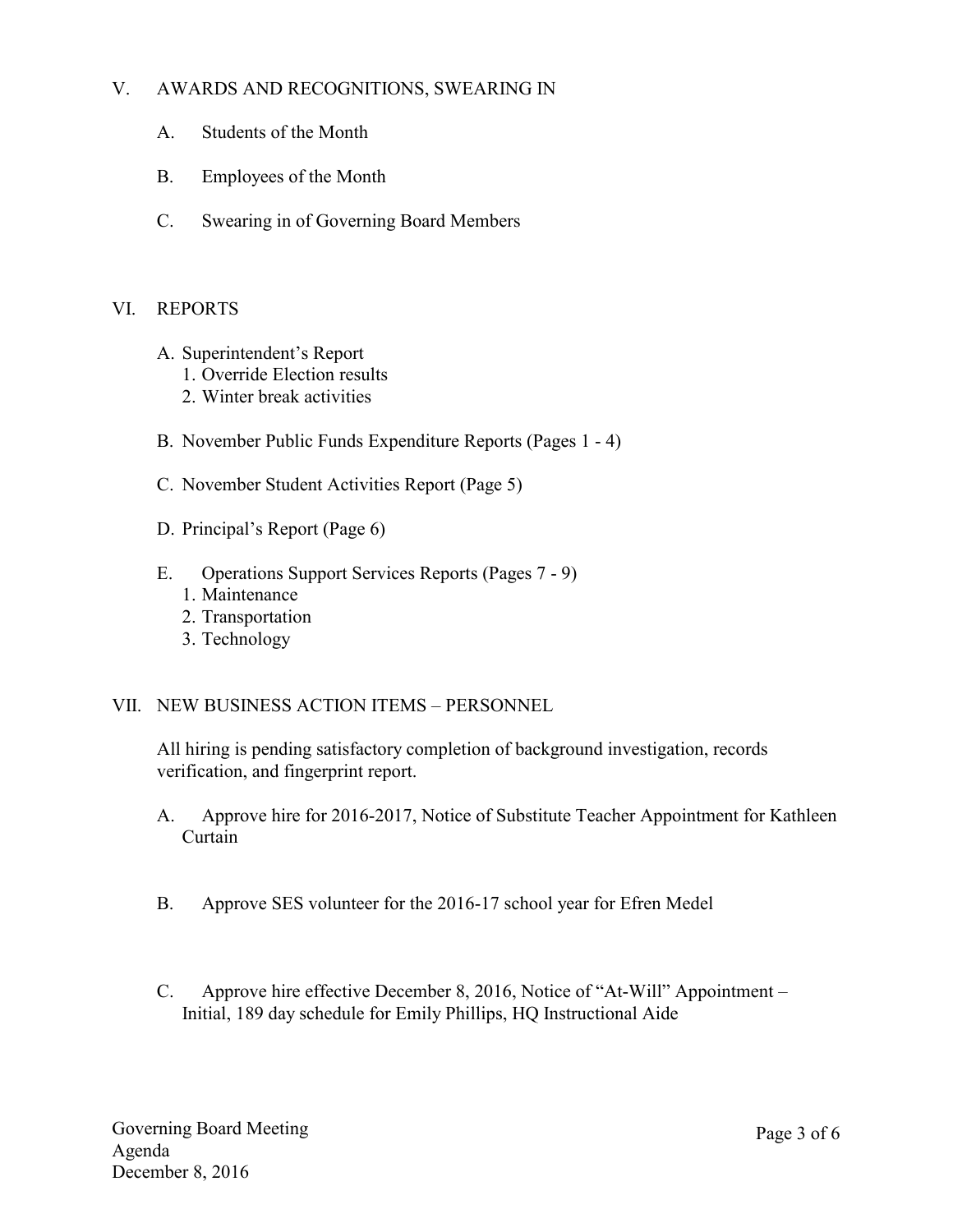- D. Approve hire effective December 5, 2016, Notice of "At-Will" Appointment Initial, 189 day schedule for Karen Jasmin, HQ Instructional Aide
- E. Accept resignation for Rose Gamez, Instructional Aide, effective November 23, 2016 (Page 10)

### VIII. NEW BUSINESS ACTION ITEMS – BUSINESS

- A. Ratify approval of payroll vouchers
	- 1. PV13 \$ 144,561.89
	- 2. PV14 \$ 24,285.62
	- 3. PV15 \$ 142,897.30

### B. Ratify approval of expense vouchers

- 1. EV1720 \$44,289.47
- 2. EV1721 \$22,332.90
- 3. EV1722 \$364.65
- 4. EV1723 \$44,026.27
- 5. EV1724 \$6,591.51
- C. Approve out of state travel to Philadelphia, PA for the NAESP National Conference for Christopher Lineberry on July 9 – 11, 2017
- D. Approve out of state travel to Laguna, California for the School Research Nexus Spring Conference for Melissa Sadorf on April  $5 - 7$ , 2017
- E. Approve the lists of computer, audio, visual, technology, grounds and/or miscellaneous equipment for disposal or recycle to established vendors (Back Pocket)

### VIII. NEW BUSINESS ACTION ITEMS - SCHOOL

A. Review and reaffirm Indian Education Policies, regulation and exhibits: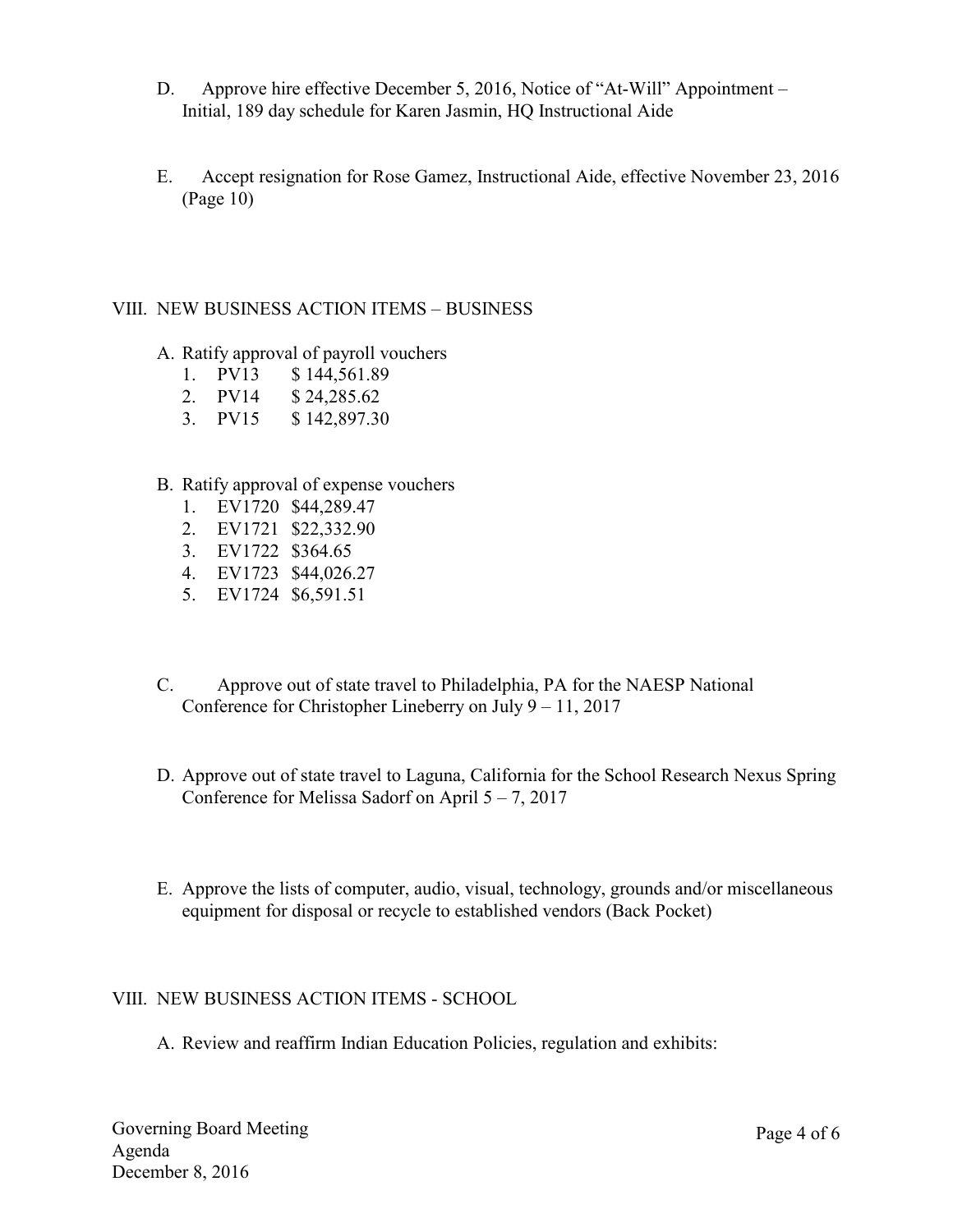- 1. KJGA Relations with Parents of Children Educated Pursuant to Federal Impact Aid Laws
- 2. IHBJ and IHBJ-R Indian Education
- 3. IHBJ-EA Indian Education (Complaint Procedure)
- 4. IHBJ-EB Indian Education (Hearing Procedure)
- B. Reaffirm approval of the Structured English Immersion (SEI) Model:
	- 1. Overall Proficiency Level within Grade
	- 2. Overall Proficiency Level within Grade Band
	- 3. Overall Proficiency Level Band within Grade
	- 4. Overall Proficiency Level Band within Grade Band
- C. Approve out of state travel for the  $8<sup>th</sup>$  Graders to Six Flags Magic Mountain in Valencia, California for the  $8<sup>th</sup>$  grade Field Trip for eligible students and chaperones on May 12 – May 13, 2017.

# IX. FUTURE AGENDA ITEMS

A. Superintendent's performance evaluation

X. ADJOURNMENT